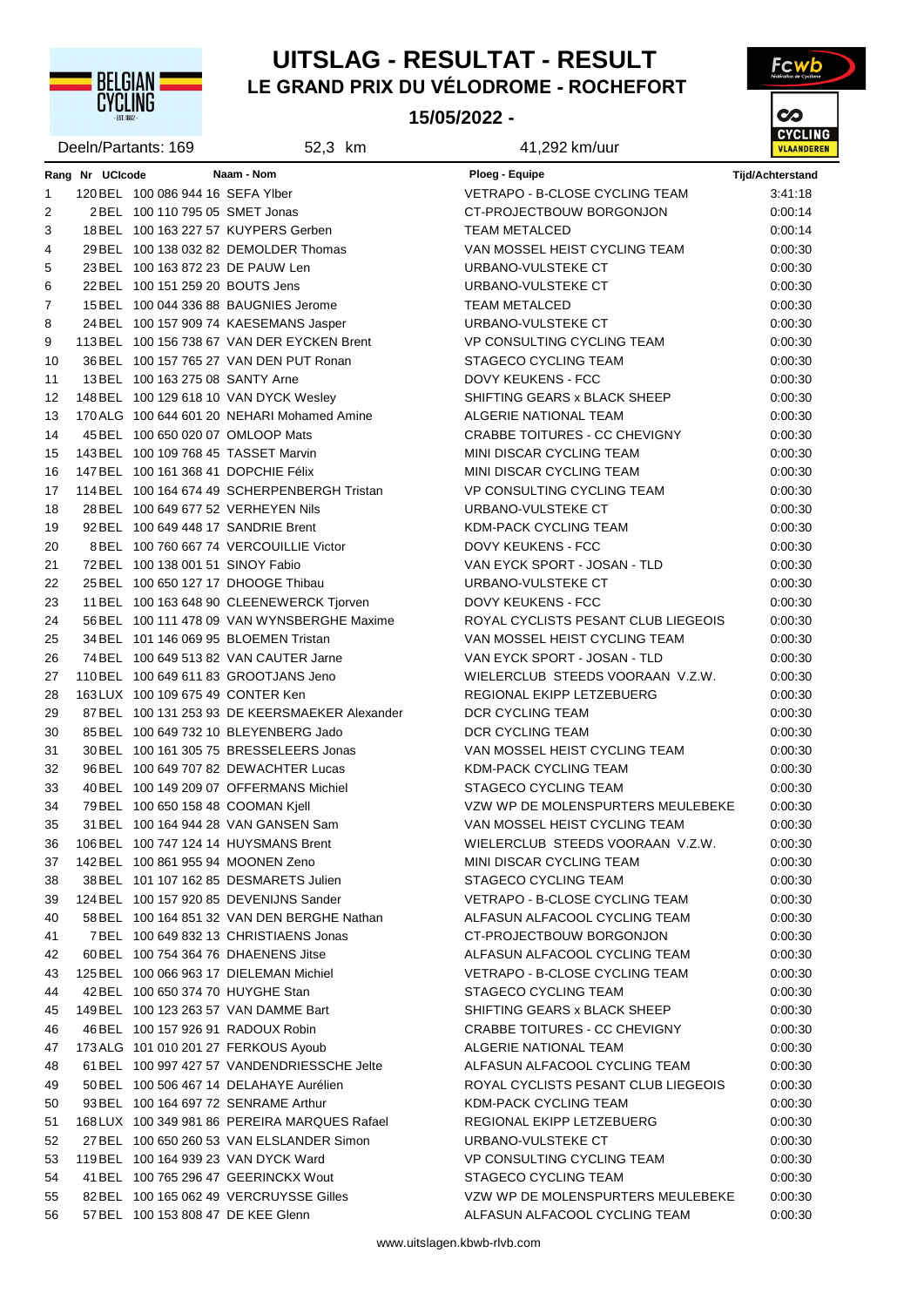

### **LE GRAND PRIX DU VÉLODROME - ROCHEFORT UITSLAG - RESULTAT - RESULT**

**15/05/2022 -** 



|     |                 | Deeln/Partants: 169                  | 52,3 km                                          | 41,292 km/uur                         | <b>VLAANDER</b>  |
|-----|-----------------|--------------------------------------|--------------------------------------------------|---------------------------------------|------------------|
|     | Rang Nr UCIcode |                                      | Naam - Nom                                       | Ploeg - Equipe                        | Tijd/Achterstand |
| 57  |                 |                                      | 47 BEL 101 013 799 36 WEERTS Jean-Pierre         | <b>CRABBE TOITURES - CC CHEVIGNY</b>  | 0:00:30          |
| 58  |                 | 39 BEL 100 162 669 81 VAN LAER Jan   |                                                  | STAGECO CYCLING TEAM                  | 0:00:30          |
| 59  |                 |                                      | 84 BEL 100 143 050 56 VERVAEKE Aäron             | VZW WP DE MOLENSPURTERS MEULEBEKE     | 0:00:30          |
| 60  |                 |                                      | 91 BEL 100 106 453 28 FINOULST Jan-Frederik      | <b>DCR CYCLING TEAM</b>               | 0:00:30          |
| 61  |                 |                                      | 129 BEL 101 103 906 30 DELONGUEVILLE Alexy       | ENTENTE CYCLISTE DE WALLONIE          | 0:00:30          |
| 62  |                 | 107 BEL 100 650 246 39 DELMÉ Mauro   |                                                  | WIELERCLUB STEEDS VOORAAN V.Z.W.      | 0.00.30          |
| 63  |                 |                                      | 127 BEL 100 490 232 75 COURTOIS Arthur           | ENTENTE CYCLISTE DE WALLONIE          | 0:00:30          |
| 64  |                 | 130 BEL 100 910 520 62 NAVEZ Tristan |                                                  | ENTENTE CYCLISTE DE WALLONIE          | 0:00:30          |
| 65  |                 | 161 BEL 100 101 327 43 PETIT Tomas   |                                                  | <b>SER'VELO TEAM</b>                  | 0:00:30          |
| 66  |                 |                                      | 75 BEL 101 082 749 19 LANHOVE Milan              | VAN EYCK SPORT - JOSAN - TLD          | 0.00.30          |
| 67  |                 |                                      | 139 BEL 100 649 488 57 MELLAERTS Robbe           | YOUNG CYCLING TALENT D&D              | 0:00:30          |
| 68  |                 | 140 BEL 100 153 961 06 PAULUS Aaron  |                                                  | YOUNG CYCLING TALENT D&D              | 0:00:30          |
| 69  |                 |                                      | 63 BEL 100 762 646 16 STIJLEMAN Tom              | ALFASUN ALFACOOL CYCLING TEAM         | 0:00:30          |
| 70  |                 |                                      | 71 BEL 100 650 322 18 DE BAETS Jarno             | VAN EYCK SPORT - JOSAN - TLD          | 0:00:30          |
| 71  |                 |                                      | 78 BEL 100 650 300 93 MAEYAERT Nathan            | VZW WP DE MOLENSPURTERS MEULEBEKE     | 0.00.30          |
| 72  |                 | 37 BEL 100 154 713 79 PUT Lars       |                                                  | <b>STAGECO CYCLING TEAM</b>           | 0:00:30          |
| 73  |                 | 94 BEL 100 649 399 65 DESMET Timo    |                                                  | KDM-PACK CYCLING TEAM                 | 0:00:30          |
| 74  |                 |                                      | 145 BEL 100 163 652 94 CLOUX Antoine             | MINI DISCAR CYCLING TEAM              | 0.00.30          |
| 75  |                 |                                      | 10 BEL 100 137 982 32 DEBUY Anthony              | <b>DOVY KEUKENS - FCC</b>             | 0.00.30          |
| 76  |                 | 20 BEL 100 114 272 87 HEYNS Nils     |                                                  | <b>TEAM METALCED</b>                  | 0:00:30          |
| 77  |                 |                                      | 9BEL 100 898 397 64 DE KEYSER Ewout              | DOVY KEUKENS - FCC                    | 0:00:30          |
| 78  |                 |                                      | 162 LUX 100 151 026 78 DIEDERICH Tim             | REGIONAL EKIPP LETZEBUERG             | 0:00:30          |
| 79  |                 | 167 LUX 100 350 017 25 KARIER Tim    |                                                  | REGIONAL EKIPP LETZEBUERG             | 0:00:30          |
| 80  |                 |                                      | 95 BEL 100 726 427 75 DEWULF Thomas              | KDM-PACK CYCLING TEAM                 | 0.00.30          |
| 81  |                 |                                      | 175 ALG 100 155 892 94 MANSOURI Hamza            | ALGERIE NATIONAL TEAM                 | 0:00:30          |
| 82  |                 |                                      | 169 ALG 100 063 923 81 LAGAB Azzedine            | ALGERIE NATIONAL TEAM                 | 0:00:30          |
| 83  |                 | 134 BEL 100 650 039 26 BRITS Noah    |                                                  | YOUNG CYCLING TALENT D&D              | 0:00:30          |
| 84  |                 |                                      | 97 BEL 101 100 421 37 DEMEESTERE Kevin           | KDM-PACK CYCLING TEAM                 | 0:00:30          |
| 85  |                 |                                      | 1 BEL 100 071 586 81 VERRAES Benjamin            | CT-PROJECTBOUW BORGONJON              | 0:00:30          |
| 86  |                 | 122 BEL 100 963 097 65 COPPENS Tim   |                                                  | VETRAPO - B-CLOSE CYCLING TEAM        | 0:00:30          |
| 87  |                 |                                      | 88 BEL 100 650 265 58 VAN POUCKE Wannes          | DCR CYCLING TEAM                      | 0:00:49          |
| 88  |                 |                                      | 49 BEL 100 163 545 84 BOELAERT Matisse           | <b>CRABBE TOITURES - CC CHEVIGNY</b>  | 0:00:49          |
| 89  |                 | 121 BEL 100 164 019 73 FABRI Hannes  |                                                  | VETRAPO - B-CLOSE CYCLING TEAM        | 0:00:51          |
| 90  |                 |                                      | 123 BEL 100 873 849 57 VANDEKERCKHOVE Jules      | <b>VETRAPO - B-CLOSE CYCLING TEAM</b> | 0:00:51          |
| 91  |                 |                                      | 59 BEL 100 991 560 10 DE SUTTER Quinten          | ALFASUN ALFACOOL CYCLING TEAM         | 0:00:51          |
| 92  |                 | 136 BEL 100 650 119 09 TORFS Rik     |                                                  | YOUNG CYCLING TALENT D&D              | 0:00:58          |
| 93  |                 |                                      | 32 BEL 100 132 431 10 MERTENS Joran              | VAN MOSSEL HEIST CYCLING TEAM         | 0.01:00          |
| 94  |                 |                                      | 126 BEL 100 143 018 24 WIELFAERT Kristof         | VETRAPO - B-CLOSE CYCLING TEAM        | 0.01:00          |
| 95  |                 |                                      | 81 BEL 100 842 696 41 NOREILDE Kobe              | VZW WP DE MOLENSPURTERS MEULEBEKE     | 0.01:00          |
| 96  |                 |                                      | 109 BEL 100 120 993 18 VAN DEN BRANDEN Viktor    | WIELERCLUB STEEDS VOORAAN V.Z.W.      | 0:01:05          |
| 97  |                 |                                      | 128 BEL 100 150 042 64 ALLARD François           | ENTENTE CYCLISTE DE WALLONIE          | 0:01:09          |
| 98  |                 |                                      | 112 BEL 100 649 653 28 VAN DER SMISSEN Lennick   | WIELERCLUB STEEDS VOORAAN V.Z.W.      | 0:01:14          |
| 99  |                 |                                      | 144 BEL 100 490 234 77 DE GRAEF Noah             | MINI DISCAR CYCLING TEAM              | 0:01:42          |
| 100 |                 |                                      | 52 BEL 101 188 397 34 POLET Alexandre            | ROYAL CYCLISTS PESANT CLUB LIEGEOIS   | 0:01:54          |
| 101 |                 |                                      | 16 BEL 100 649 944 28 CALLEBAUT Lenny            | <b>TEAM METALCED</b>                  | 0.02:09          |
| 102 |                 |                                      | 3 BEL 100 148 157 22 DHOOGE Thomas               | CT-PROJECTBOUW BORGONJON              | 0:02:11          |
| 103 |                 |                                      | 137 BEL 100 774 507 43 GEERAERTS Ferre           | YOUNG CYCLING TALENT D&D              | 0:02:30          |
| 104 |                 |                                      | 17 BEL 100 138 962 42 SEYE Guillaume             | <b>TEAM METALCED</b>                  | 0:03:03          |
| 105 |                 | 172 ALG 100 109 945 28 HAMZA Yacine  |                                                  | ALGERIE NATIONAL TEAM                 | 0:03:09          |
| 106 |                 | 64 BEL 100 816 292 21 DANIELS Toon   |                                                  | <b>HUBO CYCLING TEAM</b>              | 0:04:41          |
| 107 |                 |                                      | 89 BEL 100 650 440 39 VERSCHRAEGEN Wout          | DCR CYCLING TEAM                      | 0:04:41          |
| 108 |                 |                                      | 83 BEL 100 156 878 13 VERHULST Wouter            | VZW WP DE MOLENSPURTERS MEULEBEKE     | 0.04.44          |
| 109 |                 |                                      | 62 BEL 100 649 960 44 DE SUTTER Stijn            | ALFASUN ALFACOOL CYCLING TEAM         | 0.04.46          |
| 110 |                 |                                      | 99 BEL 100 157 124 65 SCHOTTE Louwrence          | ASFRA RACING TEAM                     | 0.04.46          |
|     |                 |                                      | 111 105 BEL 100 163 101 28 VAN COMPERNOLLE Jason | ASFRA RACING TEAM                     | 0.04.46          |
|     |                 | Abbandons / Opgaves :                |                                                  |                                       |                  |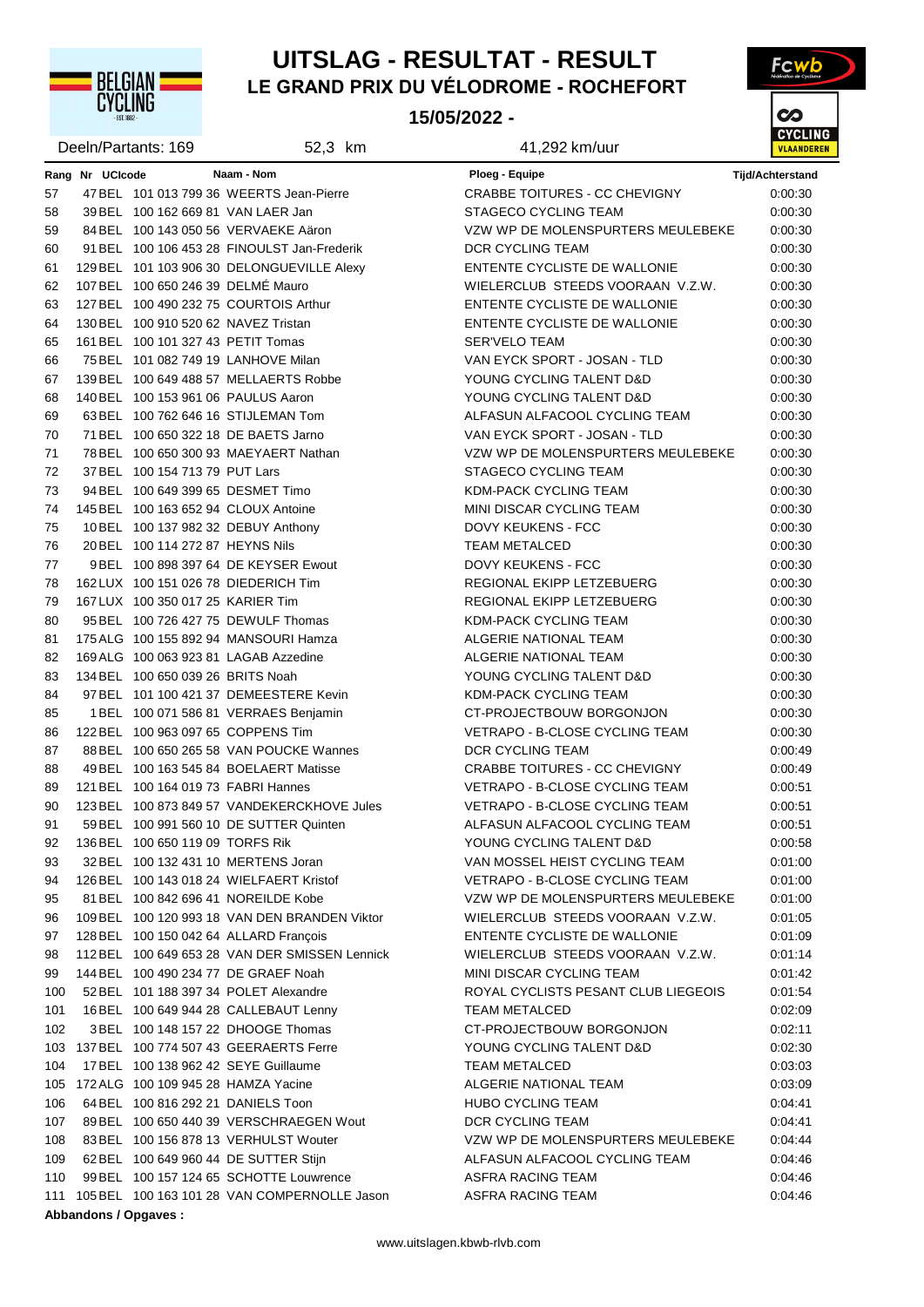**UYULING** 

### **LE GRAND PRIX DU VÉLODROME - ROCHEFORT UITSLAG - RESULTAT - RESULT**

**15/05/2022 -** 



| Deeln/Partants: 169 |                                      | 52,3 km                                       | 41,292 km/uur                                                        | 51511<br><b>VLAANDER</b> |  |
|---------------------|--------------------------------------|-----------------------------------------------|----------------------------------------------------------------------|--------------------------|--|
| Rang Nr UCIcode     |                                      | Naam - Nom                                    | Ploeg - Equipe                                                       | <b>Tijd/Achterstand</b>  |  |
|                     |                                      | 4 BEL 100 161 412 85 PESSEMIER Tom            | CT-PROJECTBOUW BORGONJON                                             |                          |  |
|                     |                                      | 5 BEL 100 161 413 86 SAINTOBIJN Quinten       | CT-PROJECTBOUW BORGONJON                                             |                          |  |
|                     |                                      | 6 BEL 100 135 154 17 VAN RYMENANT Gillian     | CT-PROJECTBOUW BORGONJON                                             |                          |  |
|                     |                                      | 12 BEL 100 126 827 32 VANDAELE Thijs          | DOVY KEUKENS - FCC                                                   |                          |  |
|                     | 14 BEL 100 913 919 66 CORIJN Gianni  |                                               | DOVY KEUKENS - FCC                                                   |                          |  |
|                     |                                      | 26 BEL 100 649 844 25 VANACKER Emiel          | URBANO-VULSTEKE CT                                                   |                          |  |
|                     |                                      | 33 BEL 100 164 234 94 JANSSENS Dries          | VAN MOSSEL HEIST CYCLING TEAM                                        |                          |  |
|                     |                                      | 35 NZL 100 220 817 29 VAN HEYNINGEN Joshua    | VAN MOSSEL HEIST CYCLING TEAM                                        |                          |  |
|                     | 43 BEL 100 156 699 28 DE LIE Axel    |                                               | CRABBE TOITURES - CC CHEVIGNY                                        |                          |  |
|                     | 44 BEL 100 489 453 72 SCHYNS Tom     |                                               | CRABBE TOITURES - CC CHEVIGNY                                        |                          |  |
|                     |                                      | 48 BEL 101 159 359 96 BROGNIET Pierre         | CRABBE TOITURES - CC CHEVIGNY                                        |                          |  |
|                     | 51 BEL 100 164 133 90 HAAS Martin    |                                               | ROYAL CYCLISTS PESANT CLUB LIEGEOIS                                  |                          |  |
|                     |                                      | 54 BEL 101 018 688 75 SURAHY Augustin         | ROYAL CYCLISTS PESANT CLUB LIEGEOIS                                  |                          |  |
|                     |                                      | 55 BEL 100 164 961 45 VANHEES Brent           | ROYAL CYCLISTS PESANT CLUB LIEGEOIS                                  |                          |  |
|                     |                                      | 65 BEL 100 650 229 22 VAN DEN EEDE Borre      | <b>HUBO CYCLING TEAM</b>                                             |                          |  |
|                     |                                      | 66 BEL 101 250 505 62 VAN STEEN Jarne         | <b>HUBO CYCLING TEAM</b>                                             |                          |  |
|                     |                                      | 67 BEL 100 712 324 37 DE BATIST Lewis         | <b>HUBO CYCLING TEAM</b>                                             |                          |  |
|                     |                                      | 68 BEL 100 090 104 72 VAN BEETHOVEN Matthias  | <b>HUBO CYCLING TEAM</b>                                             |                          |  |
|                     |                                      | 69 BEL 100 127 796 31 VERSTEVEN Stijn         | <b>HUBO CYCLING TEAM</b>                                             |                          |  |
|                     |                                      | 70 BEL 100 163 721 66 DE BATIST Seth          | <b>HUBO CYCLING TEAM</b>                                             |                          |  |
|                     |                                      | 73 BEL 100 650 000 84 MUYSHONDT Nils          | VAN EYCK SPORT - JOSAN - TLD                                         |                          |  |
|                     |                                      | 76 BEL 100 146 708 28 VAN DEN NEST Jeffrey    | VAN EYCK SPORT - JOSAN - TLD                                         |                          |  |
|                     |                                      | 77 BEL 100 649 964 48 VAN DER PERRE Diemer    | VAN EYCK SPORT - JOSAN - TLD                                         |                          |  |
|                     |                                      | 80 BEL 100 649 783 61 DE NEVE Arthur          | VZW WP DE MOLENSPURTERS MEULEBEKE                                    |                          |  |
|                     | 86 BEL 100 649 445 14 SMET Jorre     |                                               | DCR CYCLING TEAM                                                     |                          |  |
|                     |                                      | 90 BEL 100 165 091 78 VERMEULEN Steven        | DCR CYCLING TEAM                                                     |                          |  |
|                     |                                      | 98 BEL 100 649 681 56 RASCHAERT Lander        | KDM-PACK CYCLING TEAM                                                |                          |  |
|                     | 100 BEL 100 158 555 41 DUBOIS Foeke  |                                               | ASFRA RACING TEAM                                                    |                          |  |
|                     | 101 BEL 100 152 878 87 DELEU Arnaud  |                                               | ASFRA RACING TEAM                                                    |                          |  |
|                     |                                      | 102 BEL 100 147 415 56 VERFAILLIE Arne        | ASFRA RACING TEAM                                                    |                          |  |
|                     |                                      |                                               |                                                                      |                          |  |
|                     |                                      | 103 BEL 100 649 782 60 VAN COMPERNOLLE Jamie  | ASFRA RACING TEAM                                                    |                          |  |
|                     |                                      | 108 BEL 100 140 222 41 VAN DRIESSCHE Wannes   | WIELERCLUB STEEDS VOORAAN V.Z.W.<br>WIELERCLUB STEEDS VOORAAN V.Z.W. |                          |  |
|                     |                                      | 111 BEL 100 649 460 29 DE LAET Tomas          | <b>VP CONSULTING CYCLING TEAM</b>                                    |                          |  |
|                     | 115 BEL 100 794 966 35 DE RIJK Sim   |                                               |                                                                      |                          |  |
|                     |                                      | 116 BEL 100 131 193 33 CORNELIS Jonas         | <b>VP CONSULTING CYCLING TEAM</b>                                    |                          |  |
|                     |                                      | 117 BEL 100 163 653 95 CLYNHENS Jens          | <b>VP CONSULTING CYCLING TEAM</b>                                    |                          |  |
|                     | 118 BEL 100 649 879 60 VOGELS Aaron  |                                               | VP CONSULTING CYCLING TEAM                                           |                          |  |
|                     |                                      | 132 BEL 100 532 454 05 GUILLAUME Steve        | ENTENTE CYCLISTE DE WALLONIE                                         |                          |  |
|                     |                                      | 133 BEL 100 080 416 84 JACOB Frédéric         | ENTENTE CYCLISTE DE WALLONIE                                         |                          |  |
|                     | 135 BEL 100 154 125 73 GORIS Arne    |                                               | YOUNG CYCLING TALENT D&D                                             |                          |  |
|                     | 138 BEL 100 649 366 32 JANSE Stef    |                                               | YOUNG CYCLING TALENT D&D                                             |                          |  |
|                     |                                      | 141 BEL 100 239 142 21 PORTSMOUTH Tom         | MINI DISCAR CYCLING TEAM                                             |                          |  |
|                     |                                      | 146 BEL 100 163 772 20 DECUYPERE Nathan       | MINI DISCAR CYCLING TEAM                                             |                          |  |
|                     |                                      | 150 BEL 100 078 799 19 WAUTERS Willem         | SHIFTING GEARS x BLACK SHEEP                                         |                          |  |
|                     |                                      | 151 BEL 100 163 788 36 DE GREVE Maxim         | SHIFTING GEARS x BLACK SHEEP                                         |                          |  |
|                     | 152 BEL 100 114 081 90 MUS Aloïs     |                                               | SHIFTING GEARS x BLACK SHEEP                                         |                          |  |
|                     | 154 BEL 100 142 756 53 DELESIE Berre |                                               | SHIFTING GEARS x BLACK SHEEP                                         |                          |  |
|                     |                                      | 155 BEL 100 137 980 30 DE AMICIS Alessandro   | SER'VELO TEAM                                                        |                          |  |
|                     |                                      | 156 BEL 101 234 944 21 OTTEVAERE Arlon        | SER'VELO TEAM                                                        |                          |  |
|                     | 157 BEL 100 783 810 34 FAYT Gauthier |                                               | SER'VELO TEAM                                                        |                          |  |
|                     |                                      | 158 BEL 101 069 042 86 VAN WYNSBERGHE Clément | SER'VELO TEAM                                                        |                          |  |
|                     |                                      | 159 BEL 100 784 103 36 DRICOT Nicolas         | SER'VELO TEAM                                                        |                          |  |
|                     |                                      | 160 BEL 100 773 497 03 CALANDE Geoffrey       | SER'VELO TEAM                                                        |                          |  |
|                     |                                      | 164 LUX 100 138 870 47 SCHMIT Philippe        | REGIONAL EKIPP LETZEBUERG                                            |                          |  |
|                     | 165 LUX 100 350 136 47 SCHMITZ Jo    |                                               | REGIONAL EKIPP LETZEBUERG                                            |                          |  |
|                     | 166 LUX 100 350 177 88 LARRY Max     |                                               | REGIONAL EKIPP LETZEBUERG                                            |                          |  |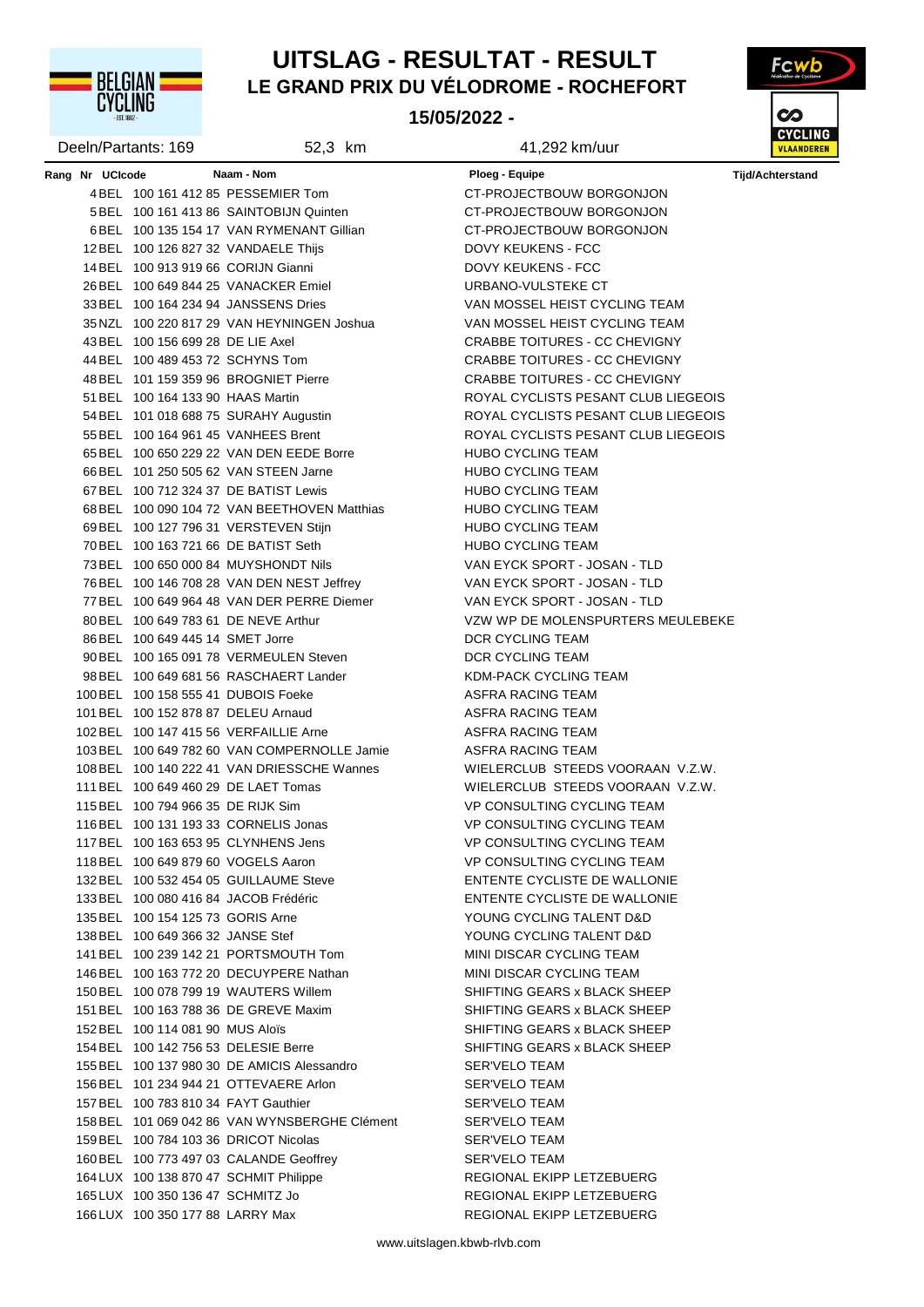

## **LE GRAND PRIX DU VÉLODROME - ROCHEFORT UITSLAG - RESULTAT - RESULT**

**Fcy** 

 $\infty$ 

#### **15/05/2022 -**

|                                          |                            | 1 YI VVI EV E E       |                                     |  |
|------------------------------------------|----------------------------|-----------------------|-------------------------------------|--|
| Deeln/Partants: 169                      | 52.3 km                    | 41,292 km/uur         | <b>CYCLING</b><br><b>VLAANDEREN</b> |  |
| Rang Nr UCIcode                          | Naam - Nom                 | Ploeg - Equipe        | <b>Tijd/Achterstand</b>             |  |
| 171 ALG 100 064 979 70 REGUIGUI Youcef   |                            | ALGERIE NATIONAL TEAM |                                     |  |
| 174 ALG 100 991 047 79 FERKOUS Abdelkrim |                            | ALGERIE NATIONAL TEAM |                                     |  |
| Gestart / Partants:<br>169               | Aangekomen / Arrivés :     | 111                   | Opgaven / Abandons:<br>-58          |  |
| Niet gestart / Non partants :            | Buiten tijd / Hors delai : | 0                     |                                     |  |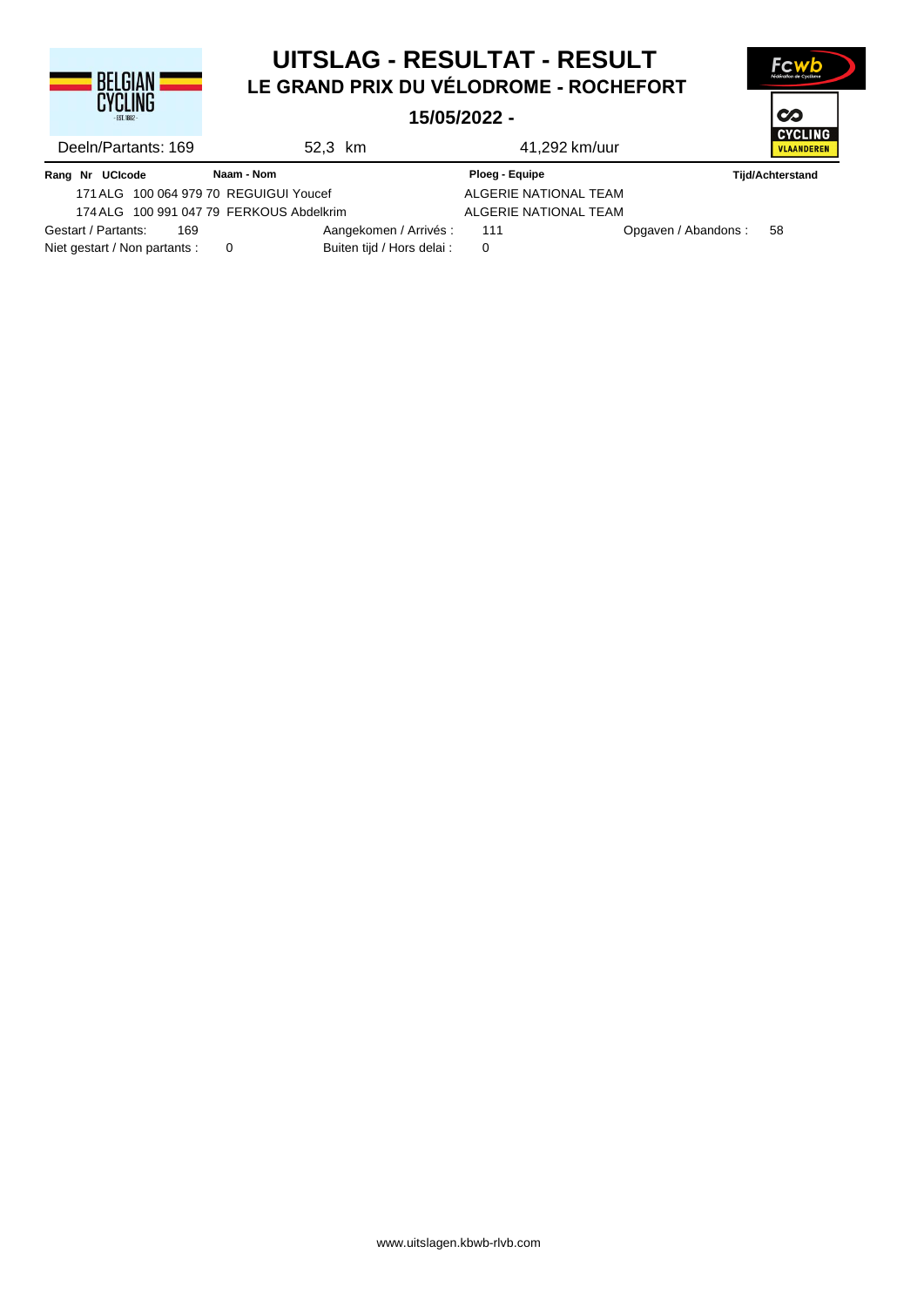

## **Beker van Belgie Elite U23 LE GRAND PRIX DU VÉLODROME - ROCHEFORT Coupe de Belgique Elite U23**



#### **15/05/2022 Individuele Punten - Points Individuelle**

| <b>Plaats</b><br>. | Renner |  | Punten |
|--------------------|--------|--|--------|
|                    |        |  |        |

| 1  | <b>SEFA Ylber</b>            | VETRAPO - B-CLOSE CYCLING TEAM       | 30             |
|----|------------------------------|--------------------------------------|----------------|
| 2  | SMET Jonas                   | CT-PROJECTBOUW BORGONJON             | 28             |
| 3  | J KUYPERS Gerben             | <b>TEAM METALCED</b>                 | 26             |
| 4  | <b>DEMOLDER Thomas</b>       | VAN MOSSEL HEIST CYCLING TEAM        | 24             |
| 5  | J DE PAUW Len                | URBANO-VULSTEKE CT                   | 22             |
| 6  | <b>BOUTS Jens</b>            | URBANO-VULSTEKE CT                   | 20             |
| 7  | <b>BAUGNIES Jerome</b>       | <b>TEAM METALCED</b>                 | 19             |
| 8  | <b>KAESEMANS Jasper</b>      | URBANO-VULSTEKE CT                   | 18             |
| 9  | VAN DER EYCKEN Brent         | <b>VP CONSULTING CYCLING TEAM</b>    | 17             |
| 10 | VAN DEN PUT Ronan            | STAGECO CYCLING TEAM                 | 16             |
| 11 | J SANTY Arne                 | <b>DOVY KEUKENS - FCC</b>            | 15             |
| 12 | VAN DYCK Wesley              | SHIFTING GEARS x BLACK SHEEP         | 14             |
| 14 | J OMLOOP Mats                | <b>CRABBE TOITURES - CC CHEVIGNY</b> | 12             |
| 15 | <b>TASSET Marvin</b>         | MINI DISCAR CYCLING TEAM             | 11             |
| 16 | <b>DOPCHIE Félix</b>         | MINI DISCAR CYCLING TEAM             | 10             |
| 17 | <b>SCHERPENBERGH Tristan</b> | <b>VP CONSULTING CYCLING TEAM</b>    | 9              |
| 18 | J VERHEYEN Nils              | URBANO-VULSTEKE CT                   | 8              |
| 19 | J SANDRIE Brent              | KDM-PACK CYCLING TEAM                | $\overline{7}$ |
| 20 | <b>VERCOUILLIE Victor</b>    | <b>DOVY KEUKENS - FCC</b>            | 6              |
| 21 | SINOY Fabio                  | VAN EYCK SPORT - JOSAN - TLD         | 5              |
| 22 | J DHOOGE Thibau              | URBANO-VULSTEKE CT                   | 4              |
| 23 | J CLEENEWERCK Tjorven        | <b>DOVY KEUKENS - FCC</b>            | 3              |
| 24 | VAN WYNSBERGHE Maxime        | ROYAL CYCLISTS PESANT CLUB LIEGEOIS  | 2              |
| 25 | <b>BLOEMEN Tristan</b>       | VAN MOSSEL HEIST CYCLING TEAM        | 1              |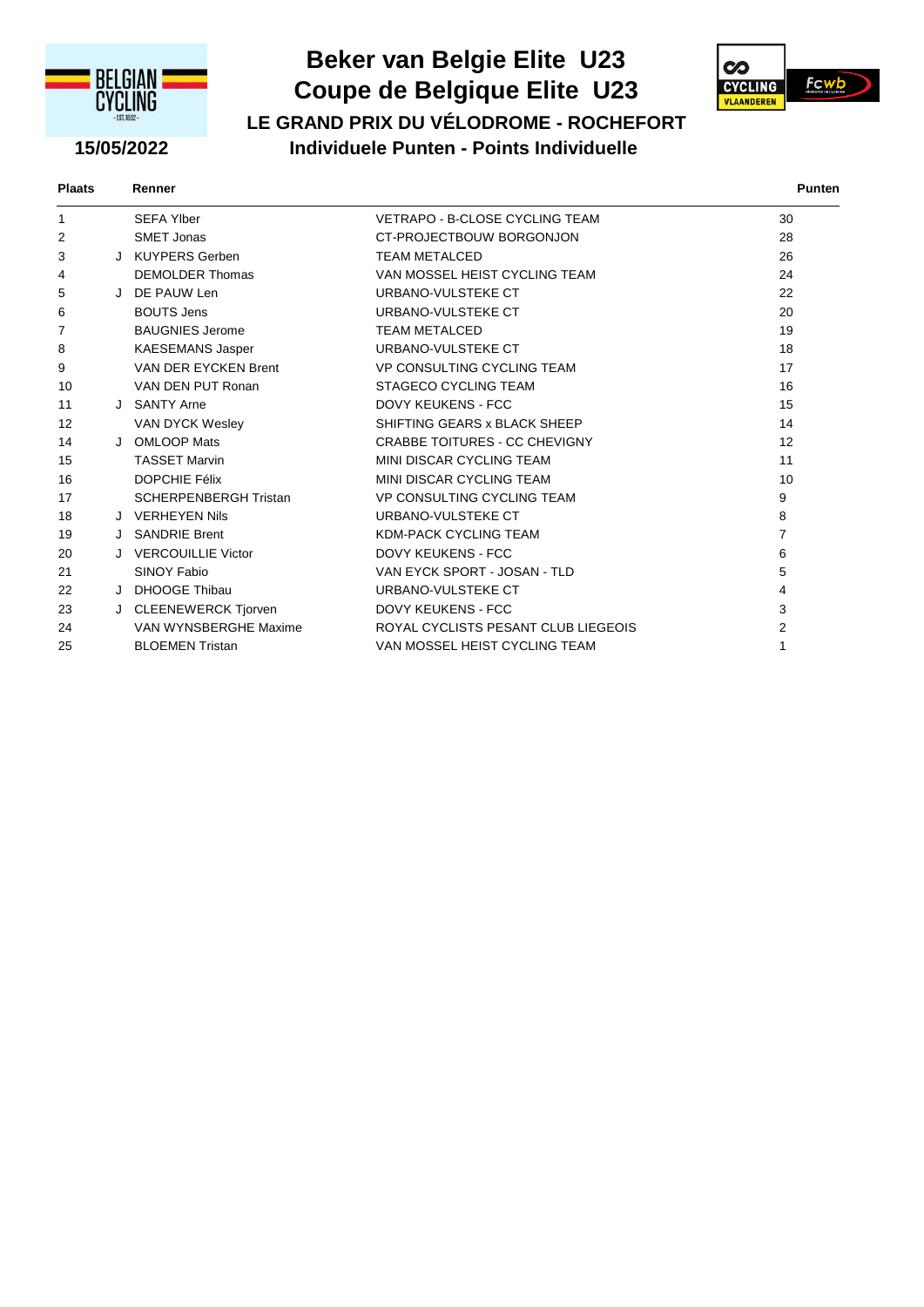

## **Beker van Belgie Elite U23 Coupe de Belgique Elite U23**



## **Algemeen Clubklassement - Classement Interéquipes**

#### **na wedstrijd van LE GRAND PRIX DU VÉLODROME - ROCHEFORT - 15/05/2022**

| 1                 | CT-PROJECTBOUW BORGONJON              | 56 |
|-------------------|---------------------------------------|----|
| 2                 | <b>TEAM METALCED</b>                  | 54 |
| 3                 | <b>DOVY KEUKENS - FCC</b>             | 50 |
| 4                 | URBANO-VULSTEKE CT                    | 48 |
| 5                 | VAN MOSSEL HEIST CYCLING TEAM         | 42 |
| 6                 | <b>VETRAPO - B-CLOSE CYCLING TEAM</b> | 38 |
| $\overline{7}$    | STAGECO CYCLING TEAM                  | 37 |
| 8                 | <b>CRABBE TOITURES - CC CHEVIGNY</b>  | 33 |
| 9                 | VAN EYCK SPORT - JOSAN - TLD          | 30 |
| 10                | ALFASUN ALFACOOL CYCLING TEAM         | 28 |
| 11                | <b>KDM-PACK CYCLING TEAM</b>          | 28 |
| $12 \overline{ }$ | VP CONSULTING CYCLING TEAM            | 27 |
| 13                | <b>DCR CYCLING TEAM</b>               | 26 |
| 14                | MINI DISCAR CYCLING TEAM              | 24 |
| 15                | ROYAL CYCLISTS PESANT CLUB LIEGEOIS   | 23 |
| 16                | VZW WP DE MOLENSPURTERS MEULEBEKE     | 23 |
| 17                | WIELERCLUB STEEDS VOORAAN V.Z.W.      | 22 |
| 18                | <b>HUBO CYCLING TEAM</b>              | 17 |
| 19                | ASFRA RACING TEAM                     | 14 |
| 20                | ENTENTE CYCLISTE DE WALLONIE          | 14 |
| 21                | YOUNG CYCLING TALENT D&D              | 12 |
| 22                | ALGERIE NATIONAL TEAM                 | 10 |
| 23                | REGIONAL EKIPP LETZEBUERG             | 8  |
| 24                | SHIFTING GEARS x BLACK SHEEP          | 6  |
| 25                | <b>SER'VELO TEAM</b>                  | 3  |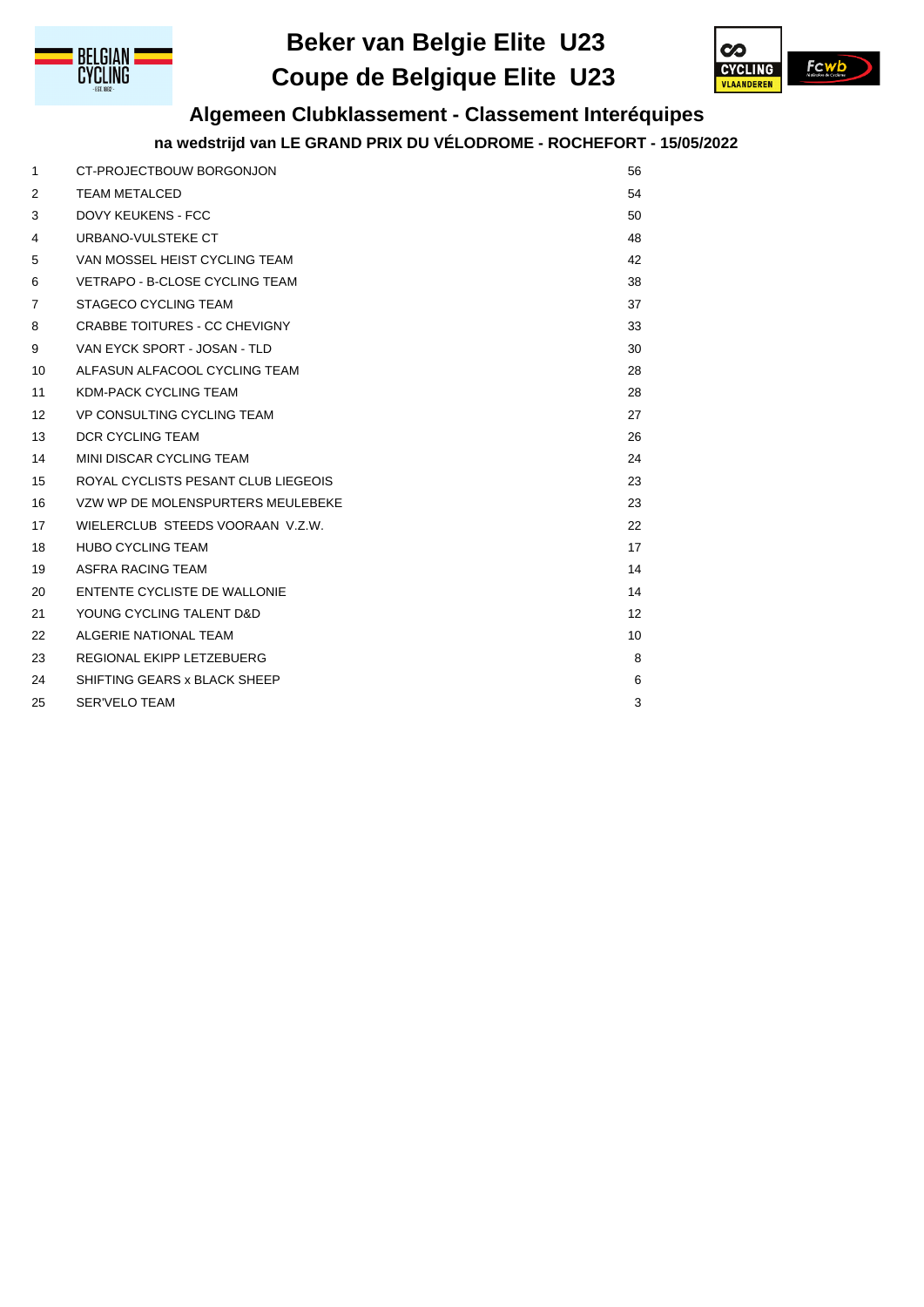

## **Beker van Belgie Elite U23**



**Fcwb** 

**Individueel Klassement - Classement Individuel Coupe de Belgique Elite U23**

## **na wedstrijd van LE GRAND PRIX DU VÉLODROME - ROCHEFORT - 15/05/2022**

| 1  | <b>SMET Jonas</b>            | BEL 100 110 79 | CT-PROJECTBOUW BORGONJON            | 54             |
|----|------------------------------|----------------|-------------------------------------|----------------|
| 2  | VAN DYCK Wesley              | BEL 100 129 61 | SHIFTING GEARS x BLACK SHEEP        | 44             |
| 3  | <b>SEFA Ylber</b>            | BEL100 086 94  | VETRAPO - B-CLOSE CYCLING TEAM      | 37             |
| 4  | <b>KAESEMANS Jasper</b>      | BEL 100 157 90 | URBANO-VULSTEKE CT                  | 36             |
| 5  | J VERCOUILLIE Victor         | BEL 100 760 66 | DOVY KEUKENS - FCC                  | 30             |
| 6  | <b>SEYE Guillaume</b>        | BEL100 138 96  | <b>TEAM METALCED</b>                | 28             |
| 7  | J KUYPERS Gerben             | BEL 100 163 22 | <b>TEAM METALCED</b>                | 26             |
| 8  | <b>DEMOLDER Thomas</b>       | BEL 100 138 03 | VAN MOSSEL HEIST CYCLING TEAM       | 24             |
| 9  | J DE PAUW Len                | BEL 100 163 87 | URBANO-VULSTEKE CT                  | 22             |
| 10 | <b>VERRAES Benjamin</b>      | BEL 100 071 58 | CT-PROJECTBOUW BORGONJON            | 22             |
| 11 | <b>BOUTS Jens</b>            | BEL100 151 25  | URBANO-VULSTEKE CT                  | 20             |
| 12 | <b>TIMMERMANS Tom</b>        | BEL 100 138 98 | VAN EYCK SPORT - JOSAN - TLD        | 20             |
| 13 | <b>BAUGNIES Jerome</b>       | BEL 100 044 33 | <b>TEAM METALCED</b>                | 19             |
| 14 | J VANACKER Emiel             | BEL100 649 84  | URBANO-VULSTEKE CT                  | 19             |
| 15 | <b>SCHERPENBERGH Tristan</b> | BEL 100 164 67 | <b>VP CONSULTING CYCLING TEAM</b>   | 18             |
| 16 | <b>DANIELS Toon</b>          | BEL 100 816 29 | <b>HUBO CYCLING TEAM</b>            | 17             |
| 17 | VAN DER EYCKEN Brent         | BEL 100 156 73 | VP CONSULTING CYCLING TEAM          | 17             |
| 18 | VAN DEN PUT Ronan            | BEL100 157 76  | <b>STAGECO CYCLING TEAM</b>         | 16             |
| 19 | <b>DHOOGE Thomas</b>         | BEL 100 148 15 | CT-PROJECTBOUW BORGONJON            | 16             |
| 20 | J SANTY Arne                 | BEL 100 163 27 | DOVY KEUKENS - FCC                  | 15             |
| 21 | J DECLERCQ Mathias           | BEL 100 163 76 | KDM-PACK CYCLING TEAM               | 15             |
| 22 | DE MAREZ Ruben               | BEL 100 117 39 | DOVY KEUKENS - FCC                  | 14             |
| 23 | J MOONEN Zeno                | BEL 100 861 95 | MINI DISCAR CYCLING TEAM            | 13             |
| 24 | J OMLOOP Mats                | BEL 100 650 02 | CRABBE TOITURES - CC CHEVIGNY       | 12             |
| 25 | <b>GERITS Vince</b>          | BEL 100 762 68 | STAGECO CYCLING TEAM                | 12             |
| 26 | <b>TASSET Marvin</b>         | BEL 100 109 76 | MINI DISCAR CYCLING TEAM            | 11             |
| 27 | FIVE Trystan                 | BEL 100 153 37 | CT-PROJECTBOUW BORGONJON            | 11             |
| 28 | <b>DOPCHIE Félix</b>         | BEL 100 161 36 | MINI DISCAR CYCLING TEAM            | 10             |
| 29 | <b>SAINTOBIJN Quinten</b>    | BEL 100 161 41 | CT-PROJECTBOUW BORGONJON            | 10             |
| 30 | J VERHEYEN Nils              | BEL100 649 67  | URBANO-VULSTEKE CT                  | 8              |
| 31 | J VANHEES Brent              | BEL 100 164 96 | ROYAL CYCLISTS PESANT CLUB LIEGEOIS | 8              |
| 32 | J SANDRIE Brent              | BEL 100 649 44 | KDM-PACK CYCLING TEAM               | $\overline{7}$ |
| 33 | VAN WYNSBERGHE Maxime        | BEL100 111 47  | ROYAL CYCLISTS PESANT CLUB LIEGEOIS | $\overline{7}$ |
| 34 | <b>MERTENS Joran</b>         | BEL 100 132 43 | VAN MOSSEL HEIST CYCLING TEAM       | $\,6$          |
| 35 | <b>SINOY Fabio</b>           | BEL100 138 00  | VAN EYCK SPORT - JOSAN - TLD        | 5              |
| 36 | J DHOOGE Thibau              | BEL 100 650 12 | URBANO-VULSTEKE CT                  | $\overline{4}$ |
| 37 | DE KEERSMAEKER Alexander     | BEL100 131 25  | DCR CYCLING TEAM                    | $\overline{4}$ |
| 38 | J CLEENEWERCK Tjorven        | BEL 100 163 64 | <b>DOVY KEUKENS - FCC</b>           | 3              |
| 39 | J BLEYENBERG Jado            | BEL 100 649 73 | DCR CYCLING TEAM                    | $\mathsf 3$    |
| 40 | VERVAEKE Aäron               | BEL 100 143 05 | VZW WP DE MOLENSPURTERS MEULEBEKE   | $\sqrt{2}$     |
| 41 | <b>BLOEMEN Tristan</b>       | BEL101 146 06  | VAN MOSSEL HEIST CYCLING TEAM       | $\mathbf{1}$   |
| 42 | J SZÉKELY Nathan             | BEL 100 649 49 | STAGECO CYCLING TEAM                | $\mathbf{1}$   |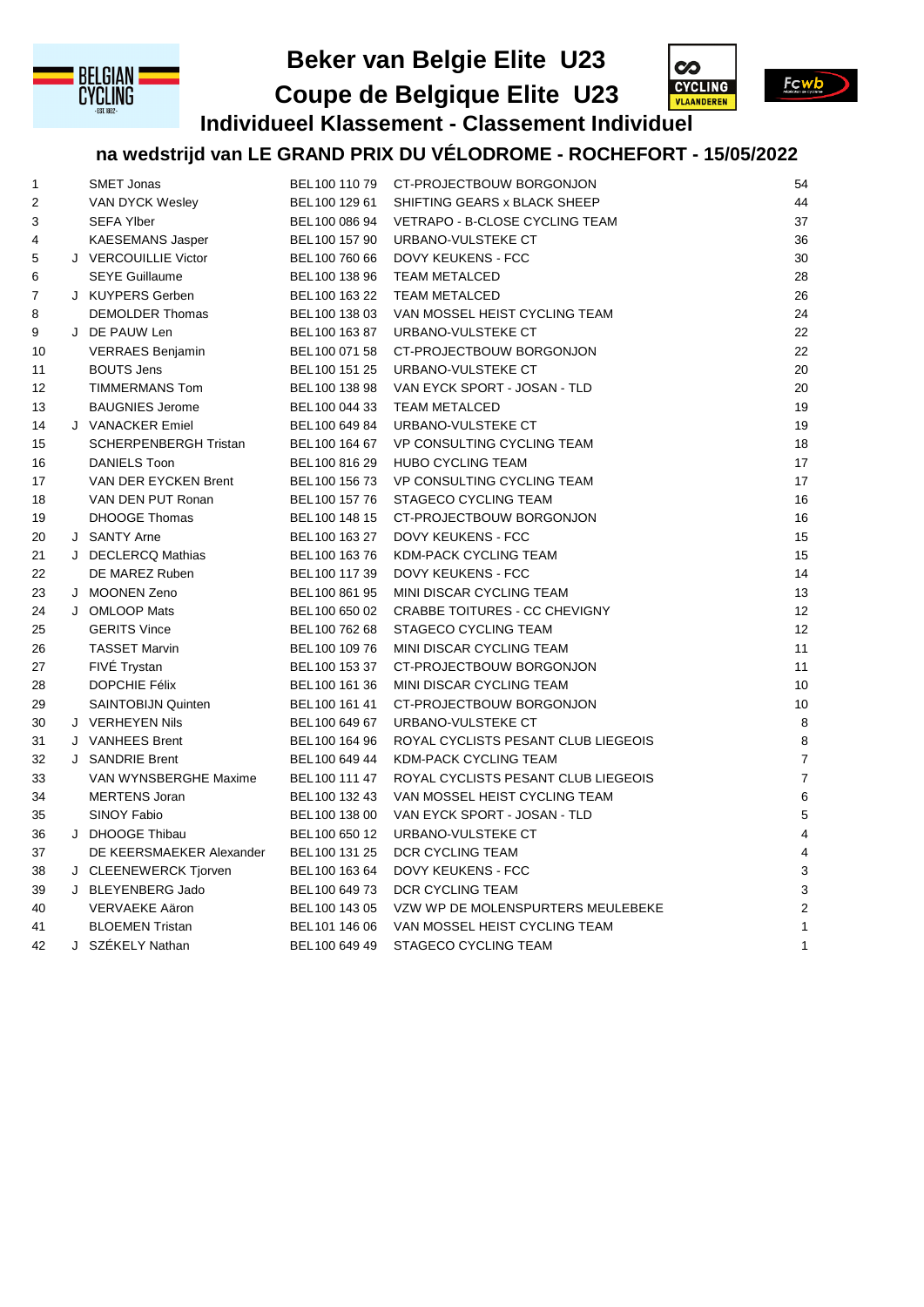

## **Beker van Belgie Elite U23**

**Coupe de Belgique Elite U23**



# **Jongeren Klassement - Individuel des jeunes**

**na wedstrijd van LE GRAND PRIX DU VÉLODROME - ROCHEFORT - 15/05/2022**

| 1              | J VERCOUILLIE Victor  | BEL 100 760 66 | DOVY KEUKENS - FCC                   | 30             |
|----------------|-----------------------|----------------|--------------------------------------|----------------|
| $\overline{2}$ | J KUYPERS Gerben      | BEL 100 163 22 | <b>TEAM METALCED</b>                 | 26             |
| 3              | J DE PAUW Len         | BEL100 163 87  | URBANO-VULSTEKE CT                   | 22             |
| 4              | J VANACKER Emiel      | BEL100 649 84  | URBANO-VULSTEKE CT                   | 19             |
| 5              | J SANTY Arne          | BEL100 163 27  | DOVY KEUKENS - FCC                   | 15             |
| 6              | J DECLERCQ Mathias    | BEL 100 163 76 | KDM-PACK CYCLING TEAM                | 15             |
| $\overline{7}$ | J MOONEN Zeno         | BEL100 861 95  | MINI DISCAR CYCLING TEAM             | 13             |
| 8              | J OMLOOP Mats         | BEL 100 650 02 | <b>CRABBE TOITURES - CC CHEVIGNY</b> | 12             |
| 9              | J VERHEYEN Nils       | BEL 100 649 67 | URBANO-VULSTEKE CT                   | 8              |
| 10             | J VANHEES Brent       | BEL 100 164 96 | ROYAL CYCLISTS PESANT CLUB LIEGEOIS  | 8              |
| 11             | J SANDRIE Brent       | BEL100 649 44  | KDM-PACK CYCLING TEAM                | $\overline{7}$ |
| 12             | J DHOOGE Thibau       | BEL100 650 12  | URBANO-VULSTEKE CT                   | 4              |
| 13             | J CLEENEWERCK Tjorven | BEL100 163 64  | DOVY KEUKENS - FCC                   | 3              |
| 14             | J BLEYENBERG Jado     | BEL100 649 73  | DCR CYCLING TEAM                     | 3              |
| 15             | J SZÉKELY Nathan      | BEL100 649 49  | STAGECO CYCLING TEAM                 | $\mathbf{1}$   |
|                |                       |                |                                      |                |